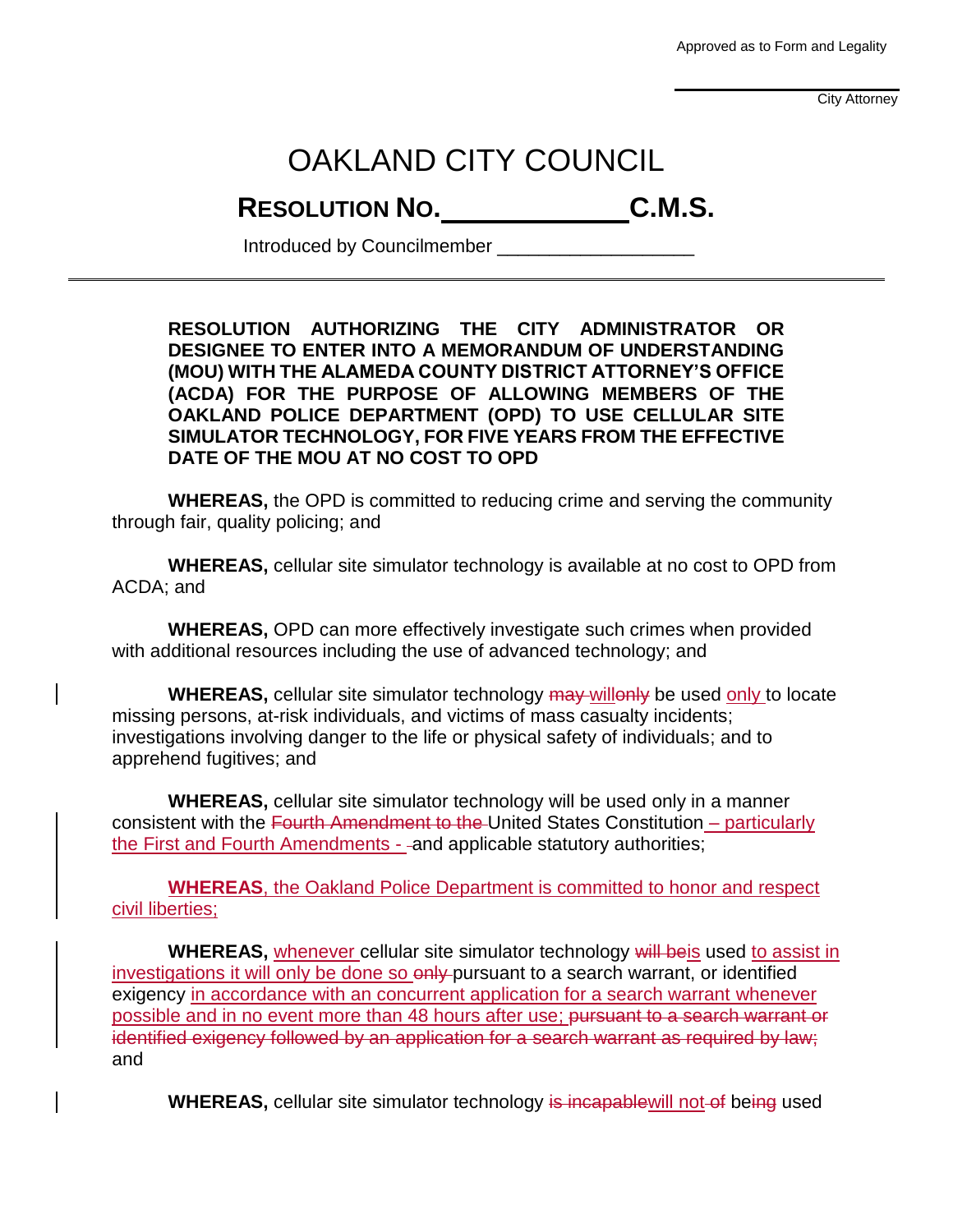to capture emails, texts, contact lists, images or any other data; and

**WHEREAS,** cellular site simulator technology is incapable ofwill not be used to collecting subscriber account information such as an account holder's name, address, or telephone number; and

**WHEREAS,** the cellular site simulator sought for use by OPD does not have the capacitywill not be used to intercept or capture communications, emails, texts, contact lists, images or other data contained on a device; and

**WHEREAS,** only designated OPD personnel may use cellular site simulator technology; and

**WHEREAS,** each use of cellular site simulator technology by OPD must be approved by the Chief of Police or Assistant Chief of Police and any emergency use must be approved by a Lieutenant of Police or higher-ranking member; and

**WHEREAS,** the Chief of Police, the Privacy Advisory Commission, and the Public Safety Committee will be provided with an annual report that includes information on each use of cellular site simulator technology; and

**WHEREAS,** all data contained by the cellular site simulator device shall be deleted at the end of any 24-hour period of use unless needed for a search and rescue operation in which case it will be deleted no less than once every 10 days; now, therefore, be itand

**WHEREAS**, the Oakland Police Department has developed a policy governing use of cellular site simulator technology in collaboration with the Privacy Advisory Commission and will follow this policy as written; and

**WHEREAS**, no new cellular site simulator technology capabilities will be installed or used beyond what is initially approved without express City Council approval; now, therefore, be it

**RESOLVED:** That the City Council authorizes the City Administrator or designee to enter into a MOU with ACDA for the purpose of using cellular site simulator technology owned by ACDA at no cost to OPD for a period of five years; and be it

**FURTHER RESOLVED,** cellular site simulator technology will be used by the Oakland Police Department only to locate missing persons, at-risk individuals, and victims of mass casualty incidents; investigations involving danger to the life or physical safety of individuals; and to apprehend fugitives; and

**FURTHER RESOLVED:** That the City Council authorizes the City Administrator or designee to use cellular site simulator technology in a manner consistent with the Fourth Amendment to the United States Constitution – particularly the First and Fourth Amendments - and applicable statutory authorities; and be it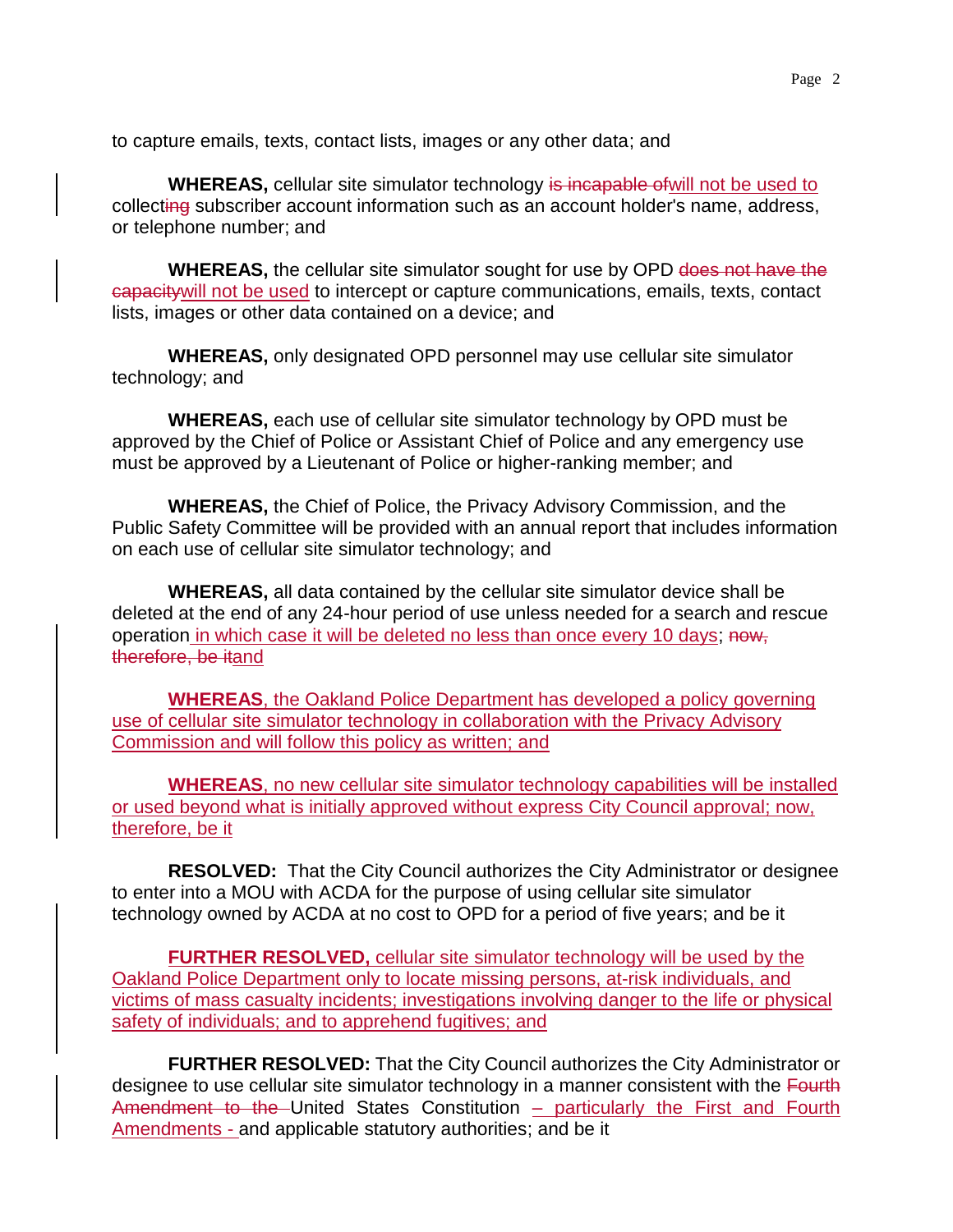## **FURTHER RESOLVED:** the Oakland Police Department is committed to honor and respect civil liberties;

**FURTHER RESOLVED:** That the City Council authorizes requires the City Administrator or designee to obtain a search warrant or, in an identified exigency, complete a search warrant application concurrently whenever possible and in no event file the application for a search warrant no more than 48 hours after use in an identified exigency whenever the technology is used to to assit in an investigation; use cellular site simulator technology only pursuant to a search warrant or identified exigency followed by an application for a search warrant as required by law or following a mass casualty incident; and be it

**FURTHER RESOLVED:** That the City Council authorizes prohibits the City Administrator or designee to usefrom using cellular site simulator technology incapable of capturingto capture emails, texts, contact lists, images or any other data; and be it

FURTHER RESOLVED: That the City Council authorizes prohibits the City Administrator or designee to usefrom using cellular site simulator technology incapable of collectingto collect subscriber account information such as an account holder's name, address, or telephone number; and be it

**FURTHER RESOLVED:** That the City Council authorizes prohibits the City Administrator or designee to usefrom using cellular site simulator technology that does not have the capacity to intercept or capture communications, emails, texts, contact lists, images or other data contained on a device; and be it

**FURTHER RESOLVED:** That the City Council authorizes the City Administrator or designee to limit use of cellular site simulator technology to designated OPD personnel; and be it

**FURTHER RESOLVED:** That the City Council authorizes the City Administrator or designee to require approval by the Chief of Police or Assistant Chief of Police for each use and approval by a Lieutenant of Police or higher-ranking member for each emergency use; and be it

**FURTHER RESOLVED:** That the City Council authorizes the City Administrator or designee to require an annual report to the Chief of Police, the Privacy Advisory Commission, and the Public Safety Committee concerning each use of cellular site simulator technology; and be it

**FURTHER RESOLVED:** That the City Council authorizes the City Administrator or designee to require that all data contained by the cellular site simulator device be deleted at the end of any 24-hour period of use unless needed for a search and rescue operation in which case it will be deleted no less than once every 10 days; and be it

**FURTHER RESOLVED:** That the Oakland Police Department has developed a